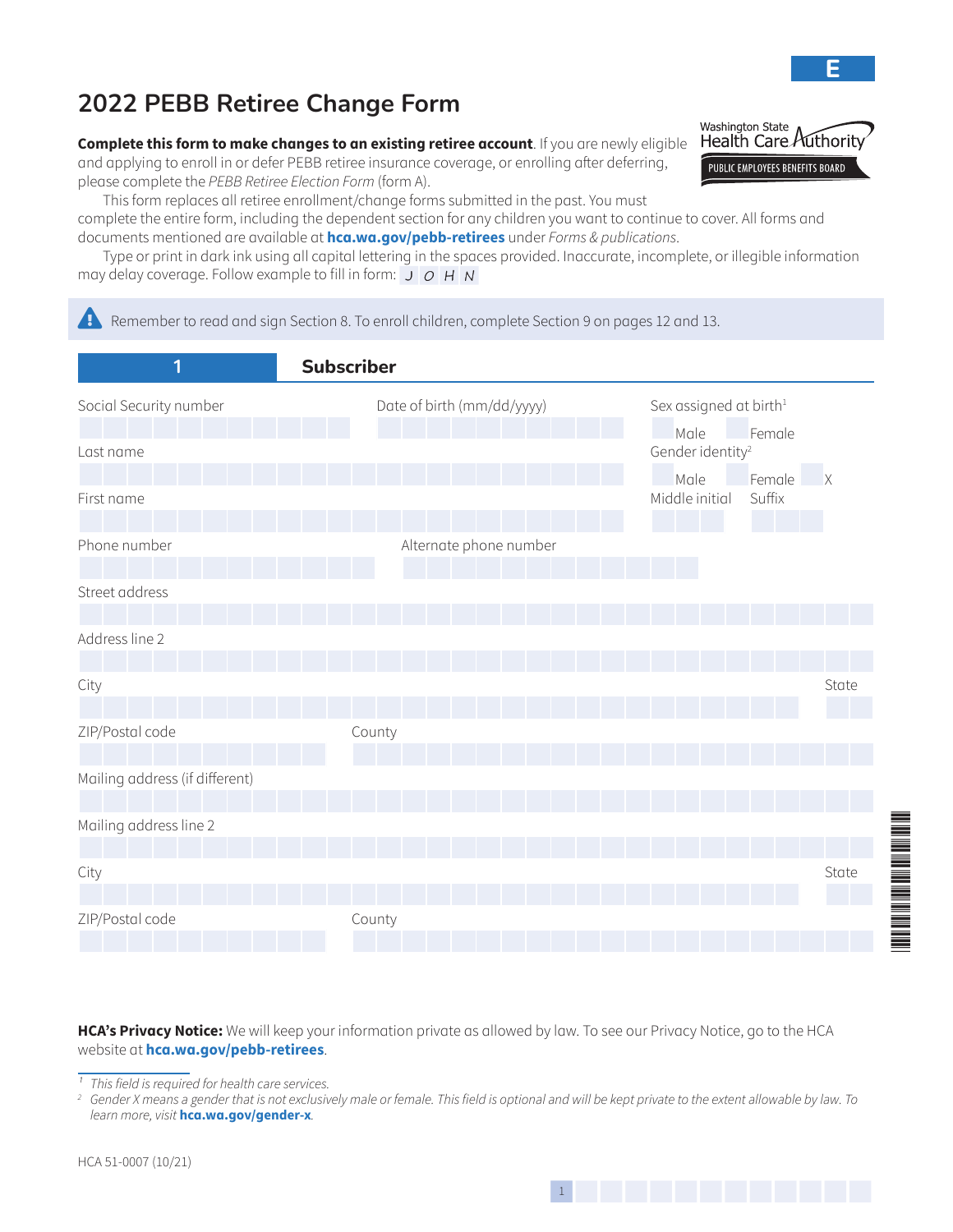Subscriber's last name Social Security number

### **Are you enrolled in Medicare Part A or Part B?**

Part A (hospital) Yes No If Yes, enter effective date from Medicare card:

Part B (medical) Yes No If Yes, enter effective date from Medicare card:

If Yes, proof is required. Attach a copy of your entire entitlement letter or a copy of your Medicare card to this form if we don't already have a copy. If you are eligible for Medicare, you must enroll and stay enrolled in both Part A and Part B to keep PEBB retiree health plan coverage.

 I am in the process of enrolling in Medicare Part A and Part B. I will submit proof after I receive my entitlement letter or Medicare cards.

### **Are you enrolled in Medicare Part D (prescription drug coverage)?**

Yes No If Yes, effective date:

If Yes, you may enroll only in Premera Blue Cross Medicare Supplement Plan G. (Some Plan F enrollees may stay in the plan.) If you want to enroll in any other PEBB medical plan, you must disenroll from your Part D plan.

### **Are you enrolled in Medicaid with Medicare Part D?**

Yes No If Yes, effective date:

**Example premium surcharges only apply to subscribers who are not enrolled in Medicare Part A and Part B.** 

### **Tobacco use premium surcharge**

If you need to report a change to your previous tobacco surcharge attestation, you can do it online through PEBB My Account at **[hca.wa.gov/my-account](http://hca.wa.gov/my-account)** or submit the *PEBB Premium Surcharge Attestation Change Form*, available on the HCA website at **[hca.wa.gov/pebb-retirees](http://hca.wa.gov/pebb-retirees)**.



# **2 Terminate or defer coverage**

If you are terminating or deferring your coverage, you only need to complete Sections 1, 2, and 8. To terminate retiree term life insurance, call MetLife at 1-866-548-7139.

**A. Terminate coverage:** I am enrolled in PEBB retiree insurance coverage. I want to:

Terminate medical and dental coverage (if enrolled in both) for myself and any enrollewd dependents. I understand I am forfeiting all further rights to enroll again unless I regain eligibility. I understand I must also complete Form D if I or an enrolled dependent are in a Medicare Advantage plan; the termination is effective on the last day of the month that the PEBB Program receives both this form and Form D.

Termination date:

### **Terminate dental coverage for myself and any enrolled dependents.**

The termination is effective on the last day of the month in which we receive this form, or a future date if you request it. If we receive it on the first day of the month, the termination is effective the last day of the previous month.

Termination date:

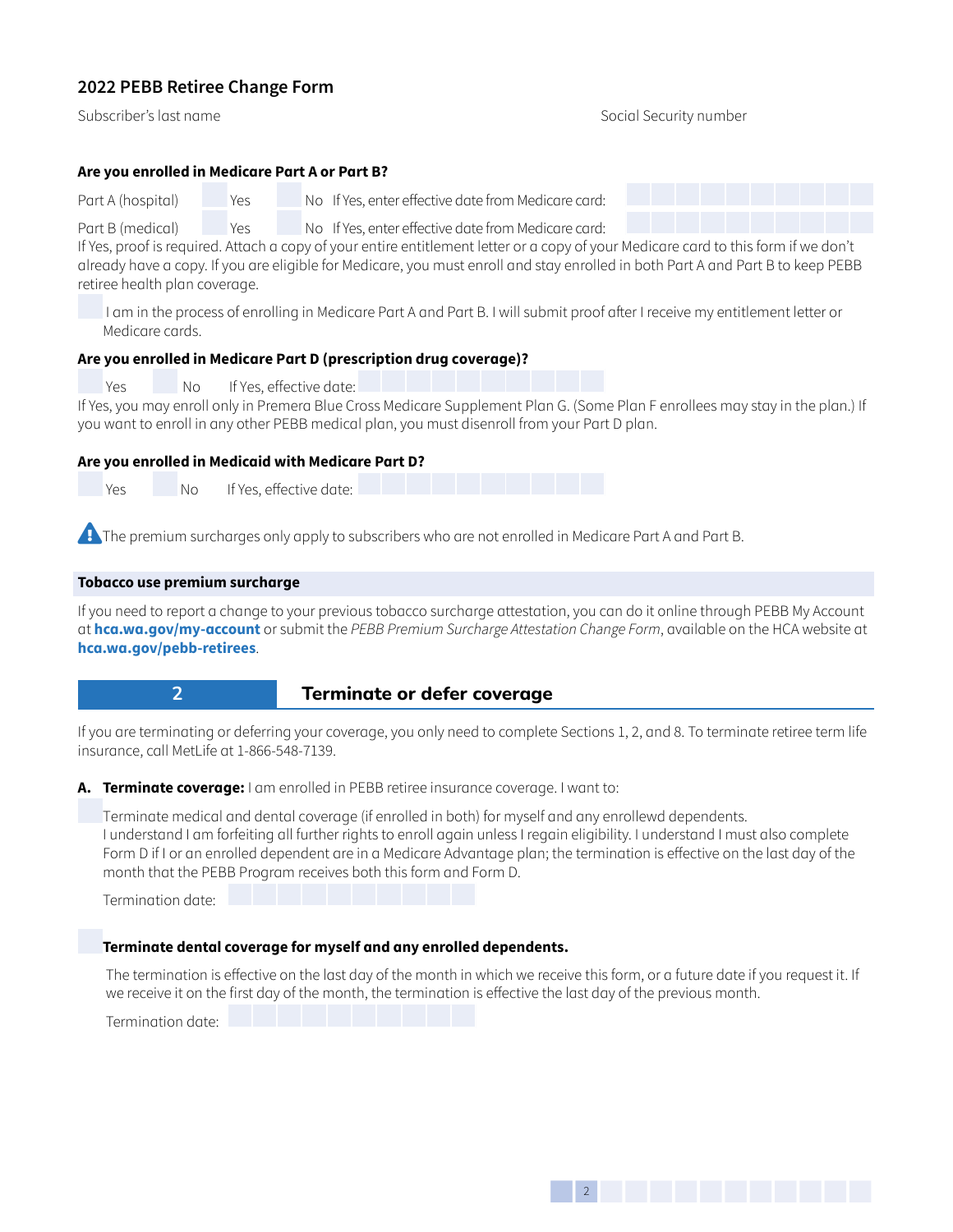Subscriber's last name Social Security number

### **B. Defer:**

Defer (pause or postpone) my coverage

Deferral date:

The deferral is effective the first of the month after the date we receive this form, or a future date if you requested it. If we receive it on the first of the month, the deferral is effective that day. Except as stated below, this defers coverage for all enrolled dependents.

**Check the box below that applies to you.** Keep in mind that when you enroll after deferring, you must provide proof of continuous enrollment in one or more qualifying coverages since your date of deferral. A gap in coverage of 31 days or less is allowed between the date PEBB retiree insurance coverage is deferred and the start date of a qualifying coverage, and between each enrollment in qualifying coverages.

If you or an enrolled dependent are in a Medicare Advantage plan, you must also submit a *PEBB Medicare Advantage Plan Disenrollment Form (*form D) with this form. The deferral is effective on the first of the month after the date the PEBB Program receives both Form D and Form E.

 Enrolled as a dependent in a health plan in the PEBB Program, a Washington State educational service district, or the School Employees Benefits Board (SEBB) Program. This includes coverage under COBRA or continuation coverage.

 Enrolled in employer-based group medical as an employee or employee's dependent, including medical insurance continued under COBRA or continuation coverage. This does not include an employer's retiree coverage.

 Enrolled in medical coverage as a retiree or dependent of a retiree in a TRICARE plan or the Federal Employees Health Benefits Program. You have a one-time opportunity to enroll in a PEBB retiree health plan.

 Enrolled in a Medicaid program that provides creditable coverage and in Medicare Part A and Part B. You may continue to cover eligible dependents who are not eligible for creditable coverage under Medicaid.

 Enrolled in the Civilian Health and Medical Program of the Department of Veterans Affairs (CHAMPVA). You have a onetime opportunity to enroll in a PEBB retiree health plan.

**Non-Medicare subscribers only:** Enrolled in a qualified health plan coverage through a health benefit exchange established under the Affordable Care Act. This does not include Medicaid (called Apple Health in Washington State). You have a one-time opportunity to enroll or reenroll in a PEBB retiree health plan.

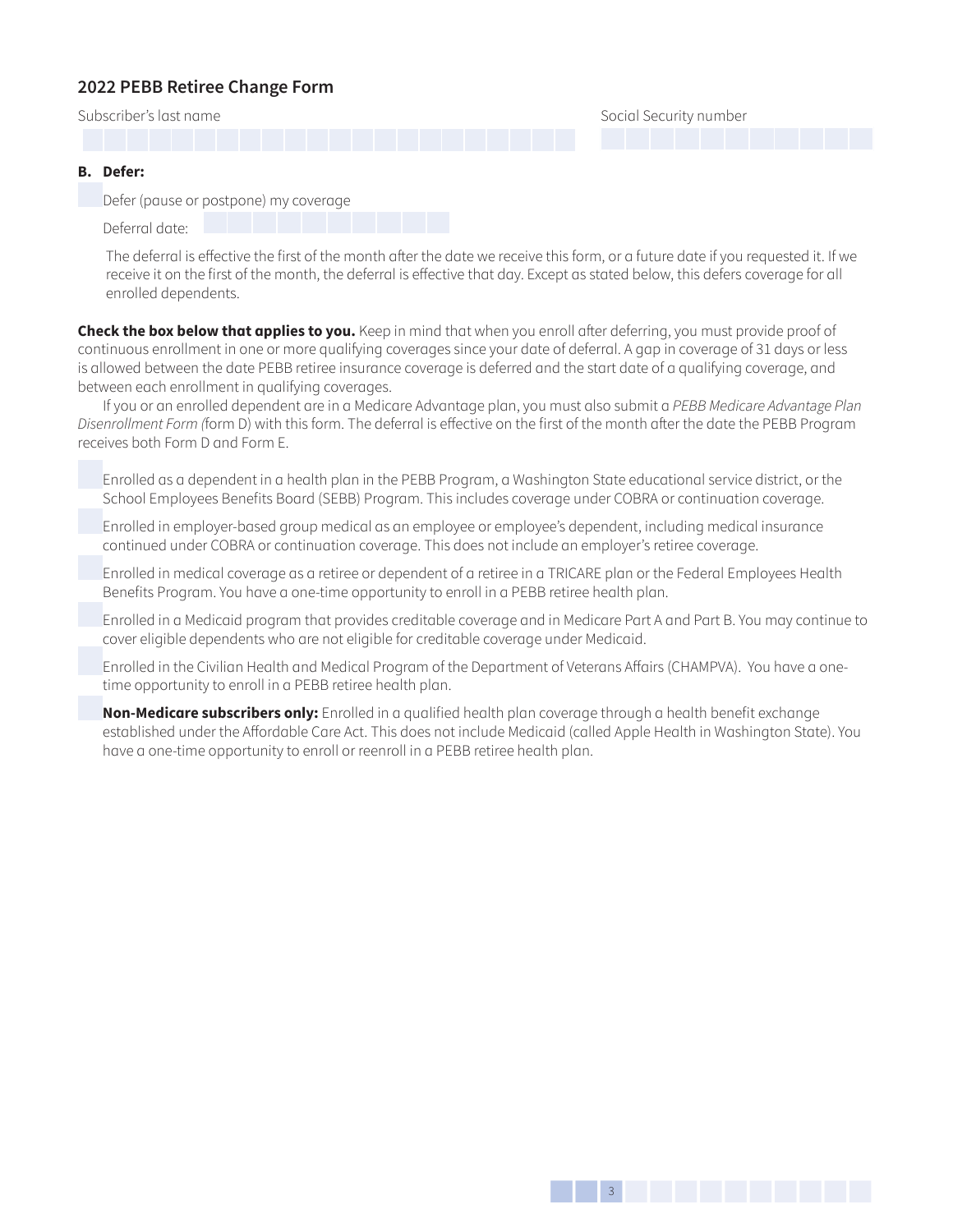| Subscriber's last name                             | Social Security number |  |  |  |  |  |  |
|----------------------------------------------------|------------------------|--|--|--|--|--|--|
|                                                    |                        |  |  |  |  |  |  |
| Spouse or state-registered domestic partner (SRDP) |                        |  |  |  |  |  |  |

List an eligible spouse or SRDP you wish to cover or remove from coverage. SRDP is defined in WAC 182-12-109. Dependents cannot be enrolled in two PEBB medical or dental accounts at the same time. To enroll children, please complete Section 9 at the end of this form.

| <b>Relationship to subscriber</b>               |                        |                                      |             |
|-------------------------------------------------|------------------------|--------------------------------------|-------------|
| Spouse: date of marriage                        |                        |                                      |             |
| SRDP: date registered                           |                        |                                      |             |
| Social Security number                          | Date of birth          | Sex assigned at birth <sup>1</sup>   |             |
| Last name                                       |                        | Male<br>Gender identity <sup>2</sup> | Female      |
| First name                                      |                        | Male<br>Middle initial<br>Suffix     | Female<br>X |
| Phone number                                    | Alternate phone number |                                      |             |
| Street address (if different from subscriber's) |                        |                                      |             |
| Address line 2                                  |                        |                                      |             |
| City                                            |                        |                                      | State       |
| ZIP/Postal code                                 | County                 |                                      |             |

#### **Coverage for spouse or SRDP**

#### **Cover**

**Non-Medicare subscribers**: If enrolling a spouse, you must provide proof of their eligibility within the PEBB Program's enrollment timelines, or they will not be enrolled. **All subscribers** enrolling an SRDP must attach a *PEBB Declaration of Tax Status* to indicate whether they qualify as a dependent for tax purposes under IRC Section 152, as modified by IRC Section 105(B). You must also provide proof of their eligibility within the PEBB Program's enrollment timelines, or they will not be enrolled. Timelines and a list of documents we will accept to prove eligibility are available on [HCA's website at](http://hca.wa.gov/pebb-retirees)  **[hca.wa.gov/pebb-retirees](http://hca.wa.gov/pebb-retirees)**.

#### **Remove from coverage**

Attach a copy of divorce decree or dissolution of SRDP if removing for this reason. You must also submit Form D if your spouse or SRDP is in a Medicare Advantage plan.

*<sup>2</sup> Gender X means a gender that is not exclusively male or female. This field is optional and will be kept private to the extent allowable by law. To learn more, visit* **hca.wa.gov/gender-x***.*



*<sup>1</sup> This field is required for health care services.*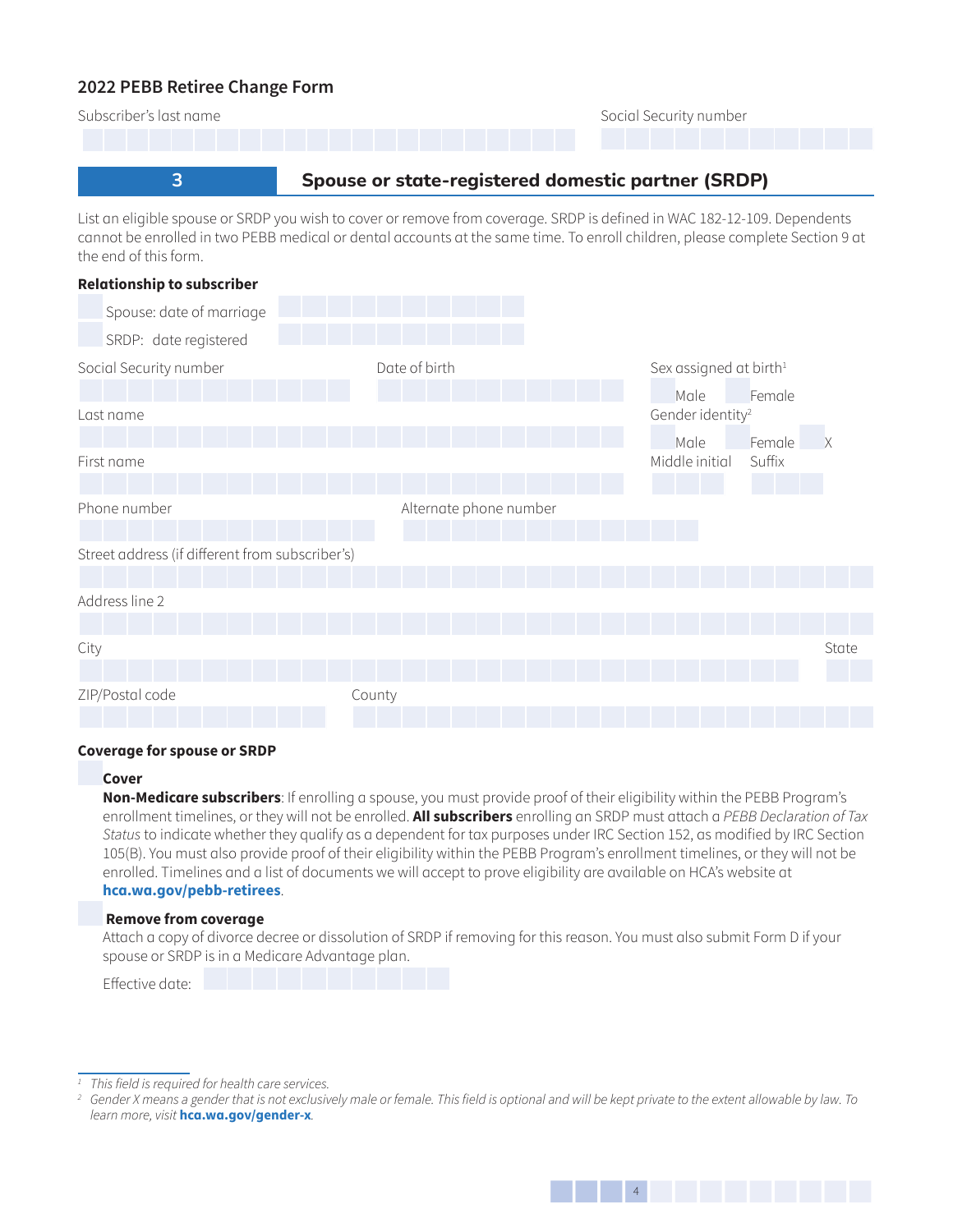Subscriber's last name Social Security number

#### **Is this person enrolled in Medicare Part A or Part B?**

Part A (hospital) Yes No If Yes, enter effective date from Medicare card:

Part B (medical) Yes No If Yes, enter effective date from Medicare card:

If Yes, proof is required. Attach a copy of their entire entitlement letter or a copy of their Medicare card to this form if we don't already have a copy. Write your full name and the last four digits of your Social Security number on the copy. If your dependent is eligible for Medicare, they must enroll and stay enrolled in Part A and Part B to keep PEBB retiree health plan coverage.

 They are in the process of enrolling in Medicare Part A and Part B. They will submit proof after they receive their entitlement letter or Medicare cards.

### **Is this person enrolled in Medicare Part D (prescription drug coverage)?**

Yes No If Yes, effective date:

If Yes, you may enroll only in Premera Blue Cross Medicare Supplement Plan G. (Some Plan F enrollees may stay in the plan.) If you want to enroll in any other PEBB medical plan, you must disenroll from the Part D plan.

### **Is this person enrolled in Medicaid with Medicare Part D?**

Yes No If Yes, effective date:

**Example The premium surcharges only apply to subscribers who are not enrolled in Medicare Part A and Part B.** 

### **Tobacco use premium surcharge**

Response required if you are enrolling your spouse or SRDP in medical coverage. The PEBB Program requires a monthly \$25-per-account premium surcharge in addition to your monthly medical premium if you or an eligible dependent (age 13 or older) enrolled on your PEBB medical uses a tobacco product. Tobacco use is defined as any use of tobacco products within the past two months, except for religious or ceremonial use. If a provider finds that ending tobacco use or participating in your medical plan's tobacco cessation program will negatively affect your or your dependent's health, see more information in the PEBB Program Administrative Policy 91-1 at **[hca.wa.gov/pebb-rules](http://hca.wa.gov/pebb-rules)**.

**If you check Yes or do not check any boxes below, you will be charged the \$25 premium surcharge**. See the *PEBB Premium Surcharge Attestation Help Sheet* at **[hca.wa.gov/pebb-retirees](http://hca.wa.gov/pebb-retirees)** for instructions on how to respond.

### **Does the tobacco use premium surcharge apply to you?** Check only one:

**No,** I am enrolled in Medicare Part A and Part B. The premium surcharge does not apply.

**Yes,** I am subject to the \$25 premium surcharge. This person has used tobacco products in the past two months.

**No,** I am not subject to the \$25 premium surcharge. This person has not used tobacco products in the past two months or has enrolled in or accessed one of the tobacco cessation resources noted in the *PEBB Premium Surcharge Attestation Help Sheet.*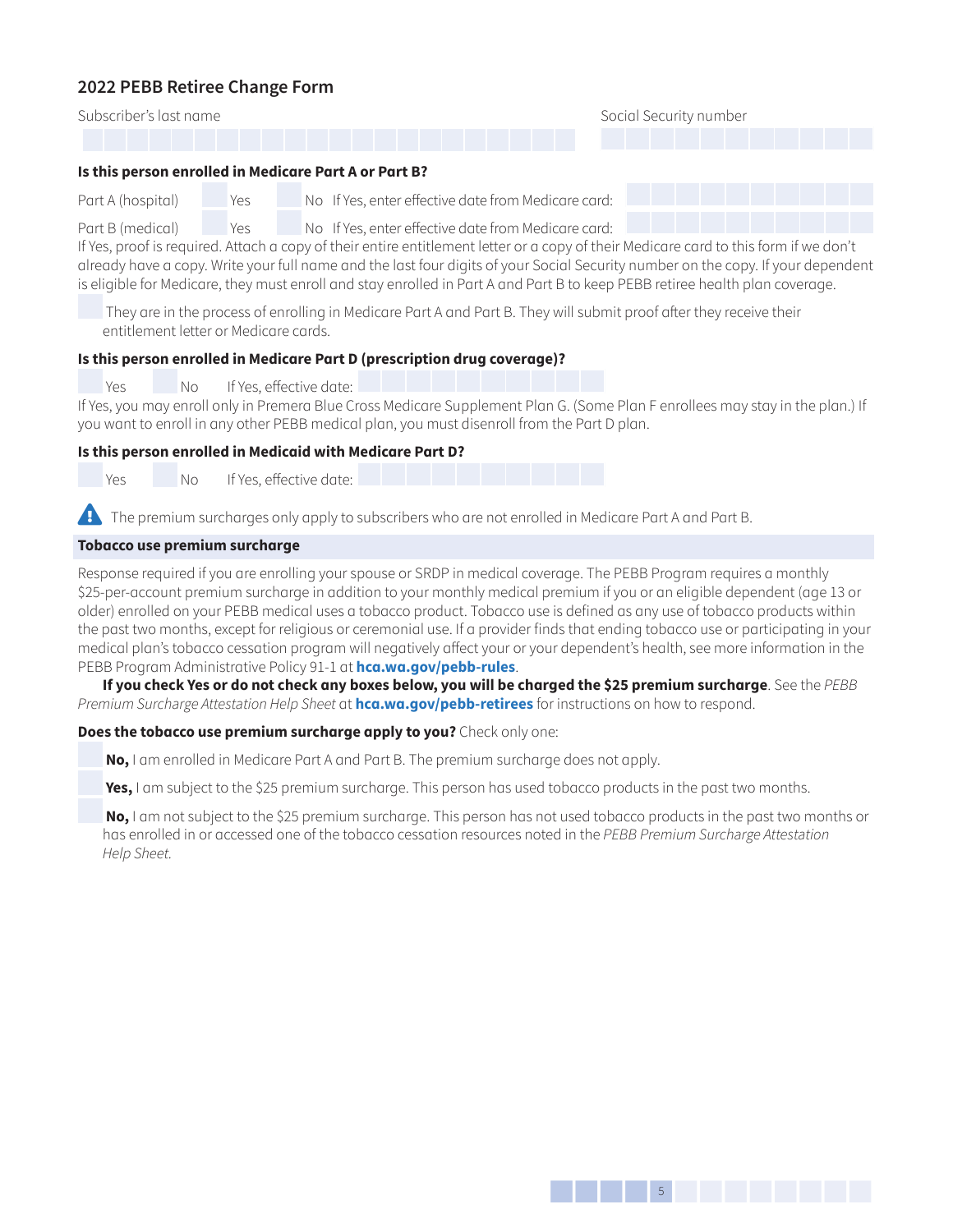Subscriber's last name Social Security number

#### **Spouse or state-registered domestic partner (SRDP) coverage premium surcharge**

#### **Does the spouse or SRDP coverage premium surcharge apply to you?**

**No,** I am enrolled in Medicare Part A and Part B. The premium surcharge does not apply.

**Yes,** I am subject to the \$50 premium surcharge. I used the *PEBB Premium Surcharge Attestation Help Sheet* and completed the *PEBB Spousal Plan Calculator*  on HCA's website at **[hca.wa.gov/pebb-retirees](http://hca.wa.gov/pebb-retirees)**.

 $\overline{A}$  Response required if you are enrolling your spouse or SRDP in medical coverage. The PEBB Program requires a \$50 premium surcharge in addition to your monthly medical premium if you are not enrolled in Medicare Part A and Part B, and your spouse or SRDP has chosen not to enroll in another employer-based group medical insurance that is comparable to Uniform Medical Plan Classic. If you check Yes or do not check any boxes in this section, you will be charged the \$50 premium surcharge. See the *PEBB Premium Surcharge Attestation Help Sheet* at **[hca.wa.gov/pebb-retirees](http://hca.wa.gov/pebb-retirees)** for instructions on how to respond.

**No,** I am not subject to the \$50 premium surcharge. I used the *PEBB Premium Surcharge Attestation Help Sheet* and, if needed, completed the *PEBB Spousal Plan Calculator* online. Which questions, if any, on the *PEBB Premium Surcharge Attestation Help Sheet* did you check No? Check all that apply. Question 1 is not applicable.

Question 2 Question 3 Question 4 Question 5 Question 6

 The PEBB Program to help determine if the premium surcharge applies. I used the *PEBB Premium Surcharge Attestation Help Sheet* and am submitting a printed *PEBB Spousal Plan Calculator*.



# **4 1** Special open enrollment (SOE) changes

The PEBB Program only allows changes outside of an annual open enrollment when an event creates a special open enrollment (SOE). The change must be allowable under the Internal Revenue Code and Treasury regulations, and correspond to and be consistent with a special open enrollment event for the subscriber, their dependents, or both. To disenroll from a Medicare Advantage plan, the change must be allowed under 42 C.F.R. Secs. 422.62(b) and 423.38(c).

The PEBB Program must receive Form E and proof of the event that created the special open enrollment **no later than 60 days** after the event occurs. Exceptions apply for new enrollment in a PEBB Medicare Supplement plan or Medicare Advantage plan.

#### **Changes you can make if an event creates a special open enrollment**

Check the box next to each change you are requesting, and then check the box next to the corresponding event below. In most cases, the enrollment or change will be effective the first day of the month after the event date or the date the form is received, whichever is later. If that day is the first of the month, the change begins on that day.

Add dependents

Change medical or dental plans Date of change:

#### **The following events allow a subscriber to enroll dependents and change a medical or dental plan:**

 Marriage, registering a state-registered domestic partnership (as defined by Washington Administrative Code 182-12-109), birth, adoption, or assuming a legal obligation for support in anticipation of adoption. If enrolling a state-registered domestic partner (SRDP) or their child, you must also submit a *PEBB Declaration of Tax Status* form to indicate whether they qualify as a dependent for tax purposes under IRC Section 152, as modified by IRC Section105(b). A health plan change is not allowed when adding an SRDP or their child if they are not a tax dependent.

 Child becoming eligible as an extended dependent through legal custody or legal guardianship. Also complete a *PEBB Extended Dependent Certification* form and *PEBB Declaration of Tax Status* to indicate whether they qualify as a dependent for tax purposes under IRC Section 152, as modified by IRC Section 105(b), available at **[hca.wa.gov/pebb-retirees](http://hca.wa.gov/pebb-retirees)**.

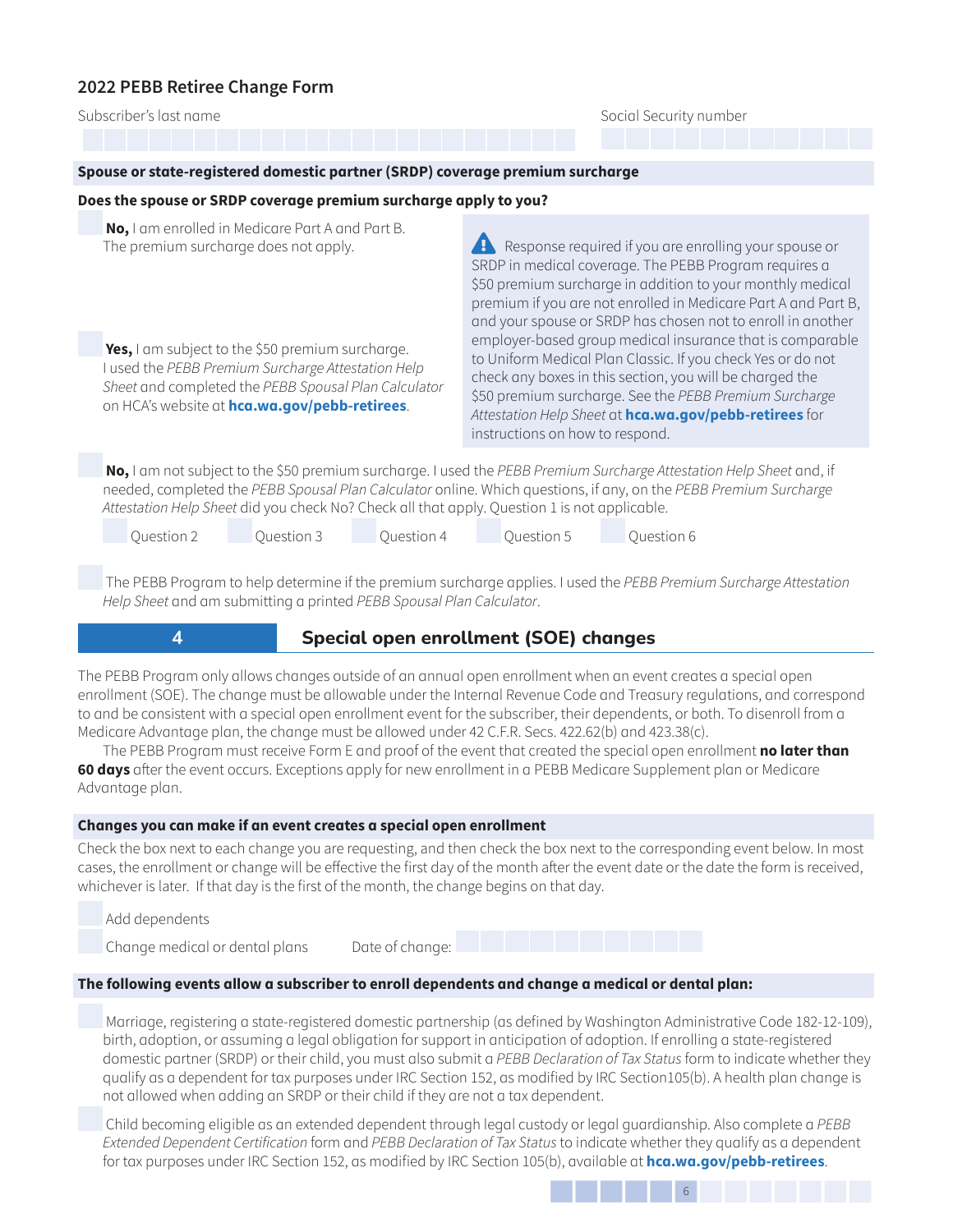Subscriber's last name Social Security number

 Subscriber or dependent losing other coverage under a group health plan or through health insurance coverage, as defined by the Health Insurance Portability and Accountability Act (HIPAA).

 Subscriber having a change in employment status that affects their eligibility for the employer contribution toward their employer-based group health plan.

 Subscriber's dependent has a change in their own employment status that affects their eligibility for the employer contribution under their employer-based group health plan.

 A court order requiring the subscriber or any other individual to provide insurance coverage for an eligible dependent of the subscriber.

 Subscriber or dependent enrolls in or loses eligibility for coverage under Medicaid or a state Children's Health Insurance Program (CHIP).

 Subscriber or dependent becoming eligible for a state premium assistance subsidy for PEBB Program health plan coverage from Medicaid or CHIP.

### **The following events allow a subscriber to enroll dependents:**

 Subscriber or dependent having a change in enrollment under an employer-based group health plan during its annual open enrollment that does not align with the PEBB Program's annual open enrollment.

 Subscriber's dependent moving from another country to the United States, or from the United States to another country, and the move resulted in the dependent losing their health insurance.

Subscriber's dependent enrolls in Medicare or loses eligibility for Medicare.

#### **The following events allow medical and dental plan changes:**

 Subscriber or dependent having a change in residence that affects health plan availability. Note: A dental plan is considered available if a subscriber's new residence is within 50 miles of a provider.

 Subscriber or dependent experiencing a disruption of care for active and ongoing treatment that could function as a reduction in benefits for the subscriber or their dependent (requires approval by the PEBB Program).

 Subscriber or dependent's current medical plan becoming unavailable because the subscriber or dependent is no longer eligible for a health savings account (HSA).

#### **The following event allows a subscriber to change medical plans:**

 Subscriber or dependent enrolling in Medicare or losing eligibility under Medicare or enrolling (or terminating enrollment) in a Medicare Advantage or Medicare Part D plan.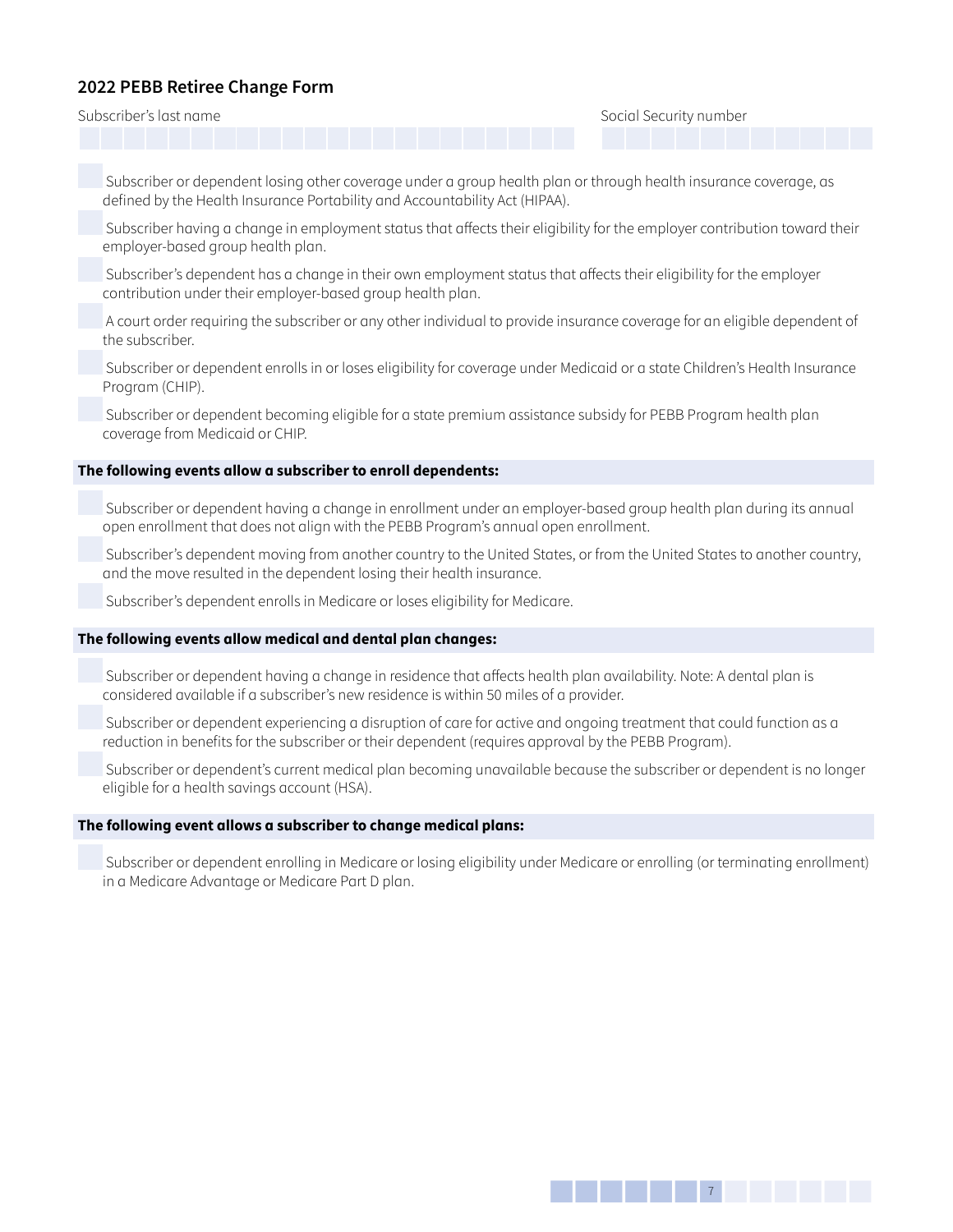Subscriber's last name Social Security number

# **5 Medical plan selection**

Contact the plans with questions about benefits and providers. Their contact information is on page 10. If you or a dependent are in a Medicare Advantage plan and are moving to another type of medical plan, then you must also submit a *PEBB Medicare Advantage Plan Disenrollment Form* (form D) with this form.

### **Kaiser Foundation Health Plan of the Northwest<sup>1</sup>**

Kaiser Permanente NW Classic<sup>2</sup>

Kaiser Permanente NW Consumer-Directed Health Plan<sup>2,5</sup>

Kaiser Permanente NW Senior Advantage<sup>3</sup>

### **Kaiser Foundation Health Plan of Washington<sup>1</sup>**

Kaiser Permanente WA Classic<sup>7</sup>

Kaiser Permanente WA Consumer-Directed Health Plan<sup>5</sup>

Kaiser Permanente WA Medicare Plan3,4

Kaiser Permanente WA SoundChoice<sup>6, 7</sup>

Kaiser Permanente WA Value<sup>7</sup>

### **Premera Blue Cross**

Medicare Supplement Plan G8

### **Uniform Medical Plan,** administered by Regence BlueShield

UMP Classic

UMP Select<sup>5</sup>

UMP Consumer-Directed Health Plan<sup>5</sup>

UMP Plus-Puget Sound High Value Network<sup>1,5</sup>

UMP Plus–UW Medicine Accountable Care Network<sup>1,5</sup>

### **UnitedHealthcare Medicare Advantage Prescription Drug**

UnitedHealthcare PEBB Balance9

UnitedHealthcare PEBB Complete9

- <sup>1</sup> These plans have specific service areas. If you move out of the service area, you must change your plan. Otherwise, you will have limited access to network providers and covered services. You must notify the PEBB Program **no later than 60 days** after you move.
- <sup>2</sup> Kaiser Foundation Health Plan of the Northwest (KFHPNW) offers plans in Clark and Cowlitz counties in Washington and select counties in Oregon. KFHPNW Medicare plans have a larger service area.
- <sup>3</sup> These Medicare plans are available only in certain counties. See "Medical plans available by county" on HCA's website at **hca.wa.gov/pebb-retirees**. Submit Form C with this form if you live in a county where a Medicare Advantage plan is available.
- 4 If someone on your account is not enrolled in Medicare, also select Kaiser Permanente WA Classic, SoundChoice, or Value for them.
- 5 These plans are available only if you and your enrolled dependents are not enrolled in Medicare.
- <sup>6</sup> Not all contracted providers in Spokane County are in the SoundChoice network. Please make sure your provider is in-network before your visit.
- <sup>7</sup> Only non-Medicare members can enroll in this plan. Members enrolled in Medicare will be enrolled in Kaiser Permanente WA's Medicare Plan.
- <sup>8</sup> Also submit Form B to enroll in this plan. It is only available to Medicare members. Any non-Medicare members on the account will be enrolled in UMP Classic.
- 9 Also submit Form C to enroll in these plans. They are only available to Medicare members. Any non-Medicare members on the account will be enrolled in UMP Classic.

138888888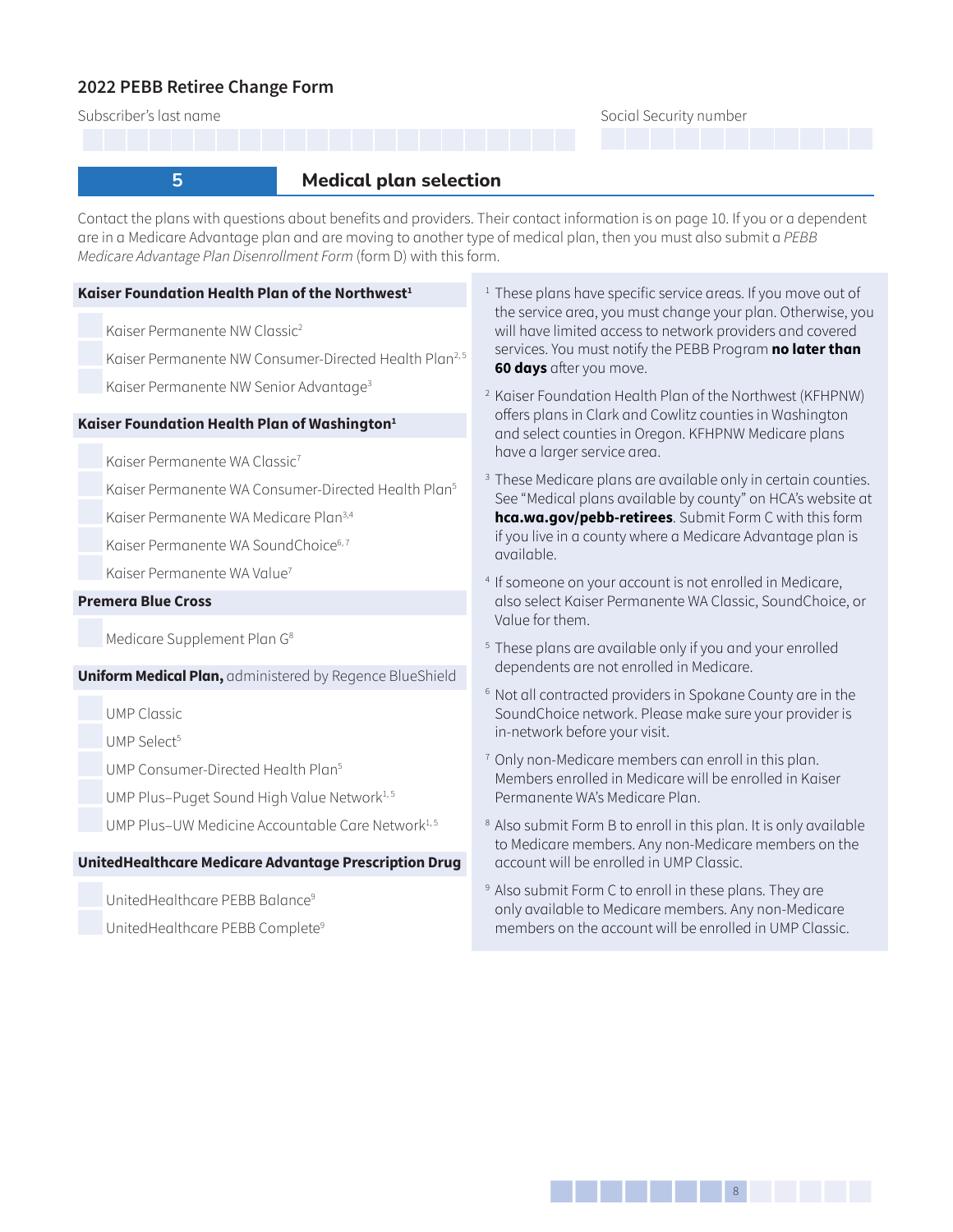Subscriber's last name Social Security number Social Security number

# **6** *Dental plan selection*

You must enroll in medical coverage to enroll in dental. Before you enroll, call the dental plan to make sure your provider accepts the specific plan and plan group you choose. Their contact information is on page 10 of this form.

I wish to stay enrolled in my current dental plan.

 I wish to terminate dental. I understand that if I terminate dental for myself, dental is terminated for my enrolled dependents.

I wish to enroll in or change my dental plan to (select a plan below):

#### **Preferred Provider Organization (PPO)**

**Uniform Dental Plan** (Group #3000), administered by Delta Dental of Washington. You can choose any dental provider and change providers at any time.

#### **Managed-Care Plans (limited network)**

**DeltaCare** (Group #3100), administered by Delta Dental of Washington. You must select a primary care dentist in the DeltaCare network.

**Willamette Dental Group of Washington** (Group WA82), administered by Willamette Dental of Washington, Inc. You will select and receive services from a provider in the Willamette Dental Group network.

## **7** *Payment*

#### **How would you like to pay your premiums and applicable premium surcharges?**

I wish to continue my current payment method.

#### **I wish to change my payment method to:**

**Invoicing:** I will pay my medical and dental premiums (if elected) and applicable premium surcharges monthly by check.

**Electronic Debit Service (EDS):** I will pay my monthly medical and dental premiums (if elected) and applicable premium surcharges by EDS. I will submit the *PEBB Electronic Debit Service Agreement* available at **[hca.wa.gov/pebb-retirees](http://hca.wa.gov/pebb-retirees)**. I understand I must pay by check until I am notified of my EDS effective date.

**Pension deduction:** I authorize the Department of Retirement Systems to deduct medical and dental premiums (if elected), and applicable premium surcharges I am required to pay from my retirement pension. I understand deductions are taken at the end of the month that you receive coverage. For example, if your coverage starts September 1, the deduction will be taken at the end of September.

**Ex** If you are currently enrolled in retiree term life insurance, your payment method will remain the same. Call MetLife at 1-866-548-7139 for other payment options.

 $\mathbf{F}$  Premiums and any applicable premium surcharges are for a full month of coverage and cannot be prorated for a partial month. Payments are processed immediately as required by state law.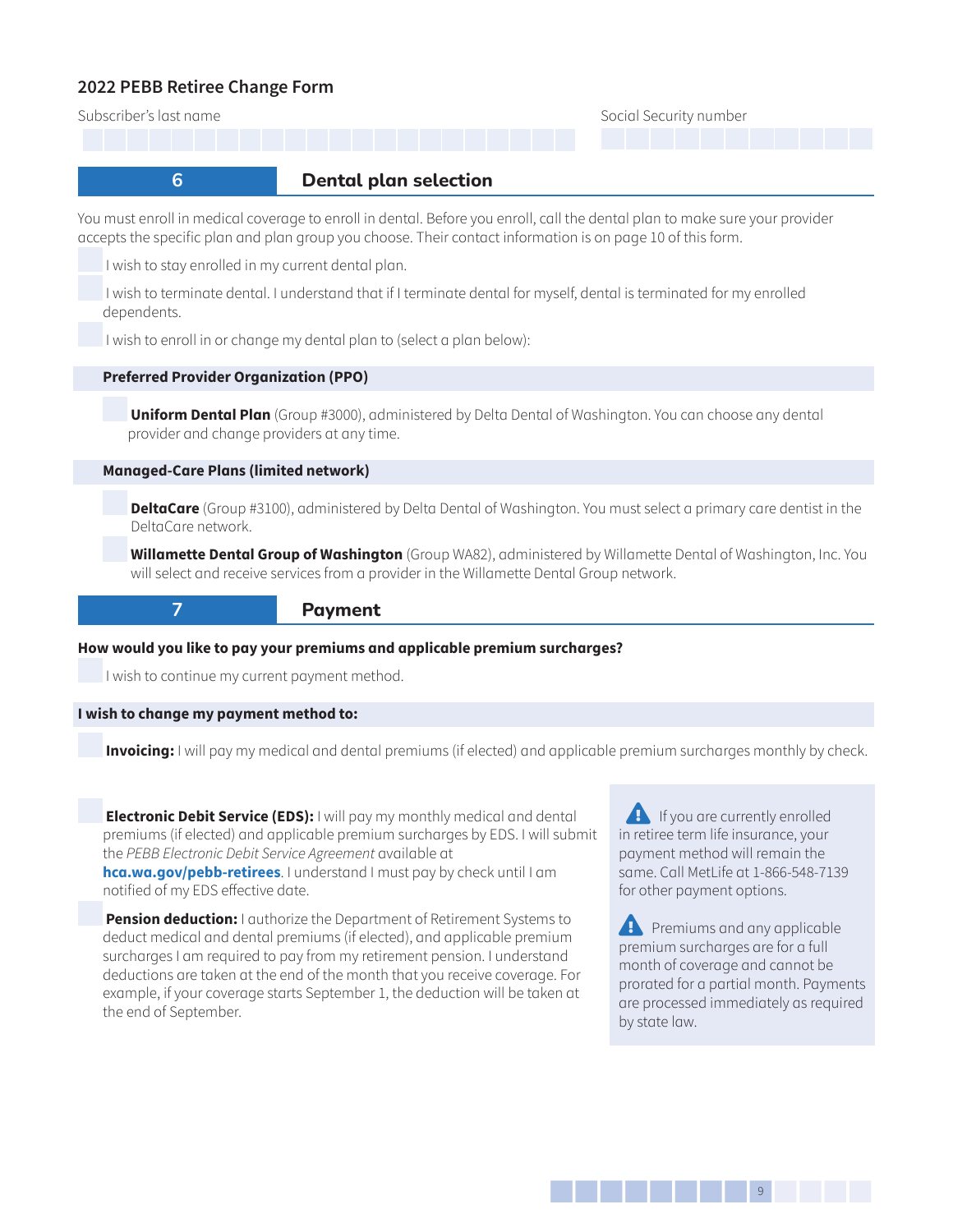Subscriber's last name Social Security number

**2022 PEBB Program contractors A** Do not send forms to addresses below. They are only for your reference.

#### **Medical contractors**

#### **Kaiser Foundation Health Plan of the Northwest**

500 NE Multnomah St., Suite 100 Portland, OR 97232-2099 1-800-813-2000 TRS: 711 Medicare members: 1-877-221-8221 TRS: 711

#### **Kaiser Foundation Health Plan of Washington**

1300 SW 27th Street Renton, WA 98057 1-866-648-1928 or TTY: 1-800-833-6388 Medicare members: 1-888-901-4600

### **Premera Blue Cross**

PO Box 327 Seattle, WA 98111 1-800-817-3049 TTY: 1-800-842-5357

### **Uniform Medical Plan,** administered by Regence BlueShield

(for medical benefit questions) PO Box 2998 Tacoma, WA 98401 1-888-849-3681 TRS: 711

### **Uniform Medical Plan,** administered by Washington State Rx Services (for prescription drug questions)

PO Box 40168 Portland, OR 97240 1-888-361-1611 TRS: 711

#### **UnitedHealthcare**

Customer Service Department PO Box 30770 Salt Lake City, Utah 84130 1-855-873-3268

#### **Dental contractors**

**DeltaCare,** administered by Delta Dental of Washington 400 Fairview N, Suite 800 Seattle, WA 98109 1-800-650-1583 TTY: 1-800-833-6384

#### **Uniform Dental Plan,** administered by Delta Dental of

Washington 400 Fairview N, Suite 800 Seattle, WA 98109-5371 1-800-537-3406 TTY: 1-800-833-6384

### **Willamette Dental of Washington, Inc.**

6950 NE Campus Way Hillsboro, OR 97124 1-855-433-6825 TRS: 711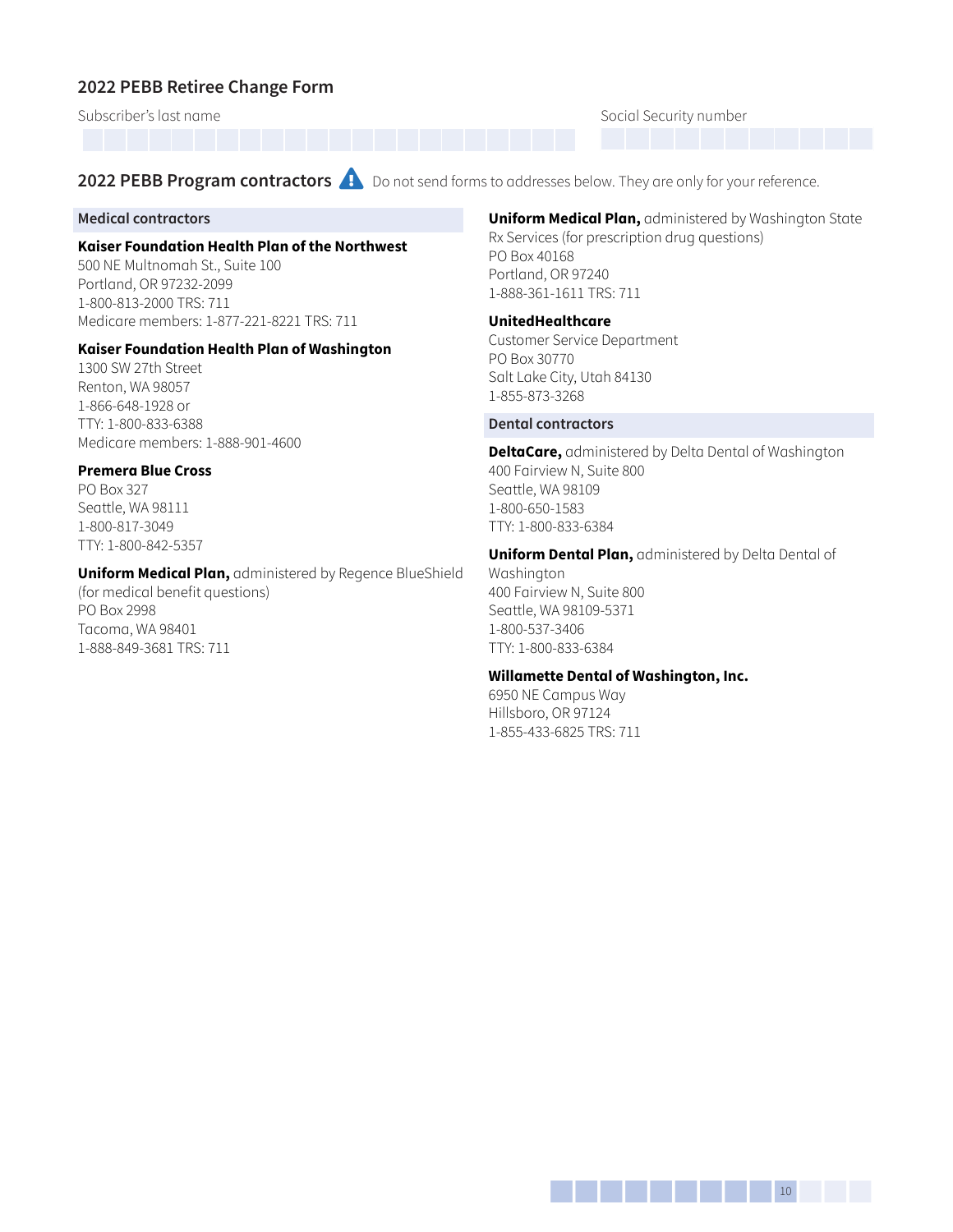Subscriber's last name Social Security number



**8 Signature** 

By submitting this form, I declare that the information I have provided is true, complete, and correct. If it isn't, or if I do not update this information within the timelines in PEBB Program rules, to the extent permitted by federal and state laws, I must repay any claims paid by my health plan(s) or premiums paid on my behalf. My dependents and I may also lose PEBB health plan coverage as of the last day of the month we were eligible. To the extent permitted by law, the PEBB Program may retroactively terminate coverage for me and my dependents if I intentionally misrepresent eligibility, or do not fully pay premiums when due. In addition, I understand that it is a crime to knowingly provide false, incomplete, or misleading information to an insurance company for the purpose of defrauding the company. Penalties and include imprisonment, fines, and denial of PEBB benefits.

If I send payment, this does not mean my change request will be approved. The PEBB Program will verify special open enrollment eligibility for me and my dependents. If we do not qualify, I will receive a refund of premium payments. I understand I am responsible for paying the applicable tobacco use premium surcharge and spouse or stateregistered domestic partner coverage premium surcharge in addition to my monthly medical premium (if I am not enrolled in Medicare Part A and Part B).

I understand if I enroll in PEBB retiree dental, it is my responsibility to call the plan (not my provider) to verify my dentist is covered by the dental plan network I selected. I understand if I or any enrolled dependent are eligible for Medicare Part A and Part B, we must enroll and stay enrolled in Part A and Part B.

If I choose to defer medical/dental, I understand I can enroll or reenroll no later than 60 days after losing other qualifying medical coverage or during the PEBB Program's annual open enrollment as long as I maintain and provide proof of continuous enrollment in one or more qualifying

coverages. A gap in coverage of 31 days or less is allowed between the date PEBB retiree insurance coverage is deferred and the start date of a qualifying coverage, as well as between each enrollment in qualifying coverages. The PEBB Program must receive my enrollment form no later than 60 days after other qualifying medical coverage ends, or no later than the last day of the PEBB Program's annual open enrollment period. If I defer enrollment for myself, I cannot enroll my eligible dependents except as allowed under PEBB Program rules. I understand in most cases, enrollment will be deferred effective the first of the month following the date this form is received by the PEBB Program unless a future date is provided.

If I am enrolling in a consumer-directed health plan with a health savings account (HSA), I must meet HSA eligibility conditions. I understand the PEBB Program will direct a portion of my monthly premium to an HSA based on the information I have provided, and that there are limits to these contributions and my HSA contributions, if any, under federal tax law.

If I die, my eligible surviving dependents must complete the *PEBB Retiree Election Form* (form A) to enroll or defer enrollment in PEBB retiree insurance coverage. The PEBB Program must receive the form no later than 60 days after my death.

This form replaces all enrollment or change forms previously submitted to the PEBB Program. If I am a retiree or survivor receiving benefits from the Department of Retirement Systems (DRS), the PEBB Program may share my information with DRS to better serve me.

I understand that my enrollment and my dependents' enrollment are subject to my adherence to all applicable deadlines and PEBB Program rules and policies. Failure to comply with applicable deadlines and PEBB Program rules and policies may result in my insurance coverage selections being rejected or defaulted.

Please sign, date, and keep a copy for your records.

Subscriber's signature Date of the Date of the Date of the Date of the Date of the Date of the Date of the Date of the Date of the Date of the Date of the Date of the Date of the Date of the Date of the Date of the Date of

### **Form return**

Submit form and documentation using one of the methods below: **Mail to:** Washington State Health Care Authority, PEBB Program, PO Box 42684, Olympia, WA 98504-2684 **Fax to:** 1-360-725-0771

**Electronically submit:** Send a secure online message to PEBB Customer Service by registering for an account at **[hca.wa.gov/fuze-questions](http://hca.wa.gov/fuze-questions)**. Sign and date any forms you attach to a secure message. This feature is separate from PEBB My Account.



1311<sup>11</sup>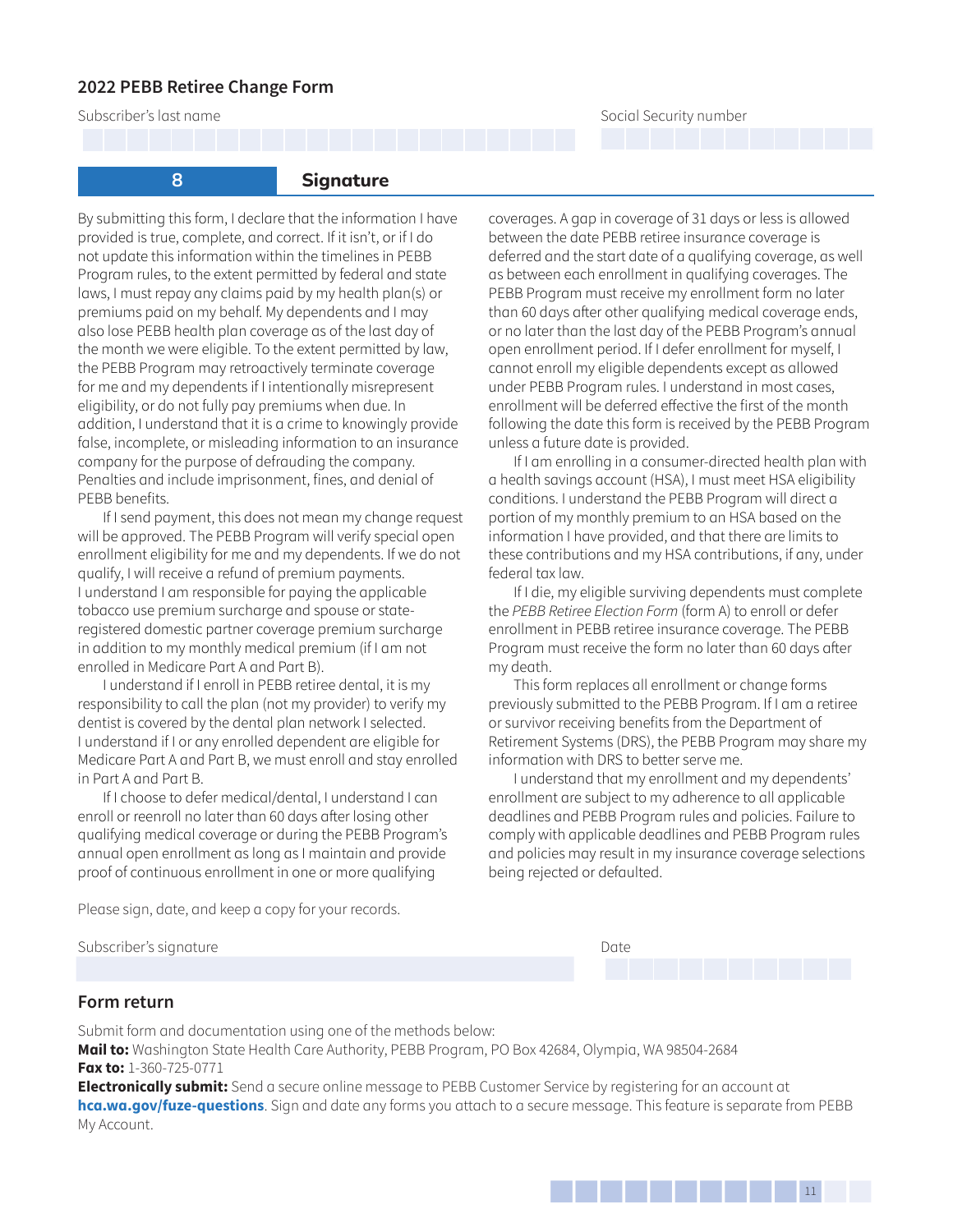

rules. This includes children through the month of their 26<sup>th</sup> birthday regardless of marital status, student status, or eligibility for coverage under another plan and children age 26 or older with a disability. Use additional forms for more dependents. Subscribers who are not enrolled in Medicare Part A and Part B must provide proof of eligibility for each dependent within the PEBB Program's enrollment timelines or the dependent will not be enrolled. Timelines and a list of documents we will accept to prove eligibility is available on HCA's website at **[hca.wa.gov/pebb-retirees](http://hca.wa.gov/pebb-retirees)**.

If enrolling a state-registered domestic partner's child, an extended dependent, or a nonqualified tax dependent, also attach a *PEBB Declaration of Tax Status* to indicate whether they qualify as a dependent for tax purposes under IRC Section 152, as modified by IRC Section 105(b).

If enrolling an extended dependent, also attach a *PEBB Extended Dependent Certification*.

If enrolling a child with a disability age 26 or older, also attach a *PEBB Certification of a Child with a Disability*. Visit HCA's website at **[hca.wa.gov/pebb-retirees](http://hca.wa.gov/pebb-retirees)** for eligibility information.

### **Relationship to subscriber**

|                        | Child                                           |                                                   |               |  |  |                                                |                |        |          |  |
|------------------------|-------------------------------------------------|---------------------------------------------------|---------------|--|--|------------------------------------------------|----------------|--------|----------|--|
|                        | Stepchild (not legally adopted)                 |                                                   |               |  |  |                                                |                |        |          |  |
|                        |                                                 | Extended dependent (attach a copy of court order) |               |  |  |                                                |                |        |          |  |
|                        | Child with a disability age 26 or older         |                                                   |               |  |  |                                                |                |        |          |  |
| Social Security number |                                                 |                                                   | Date of birth |  |  | Sex assigned at birth <sup>1</sup>             |                |        |          |  |
| Last name              |                                                 |                                                   |               |  |  | Male<br>Female<br>Gender identity <sup>2</sup> |                |        |          |  |
|                        |                                                 |                                                   |               |  |  |                                                | Male           | Female | $\times$ |  |
|                        | First name                                      |                                                   |               |  |  |                                                | Middle initial | Suffix |          |  |
|                        | Street address (if different from subscriber's) |                                                   |               |  |  |                                                |                |        |          |  |
|                        | Address line 2                                  |                                                   |               |  |  |                                                |                |        |          |  |
|                        |                                                 |                                                   |               |  |  |                                                |                |        |          |  |
| City                   |                                                 |                                                   |               |  |  |                                                |                |        | State    |  |
|                        | ZIP/Postal code                                 |                                                   | County        |  |  |                                                |                |        |          |  |
|                        |                                                 |                                                   |               |  |  |                                                |                |        |          |  |
|                        |                                                 |                                                   |               |  |  |                                                |                |        |          |  |
|                        | <b>Coverage for dependent</b>                   |                                                   |               |  |  |                                                |                |        |          |  |
|                        | Add to coverage                                 | Effective date:                                   |               |  |  |                                                |                |        |          |  |
|                        | Remove from coverage                            | Include reason:                                   |               |  |  |                                                |                |        |          |  |

*<sup>1</sup> This field is required for health care services.*

*<sup>2</sup> Gender X means a gender that is not exclusively male or female. This field is optional and will be kept private to the extent allowable by law. To learn more, visit* **hca.wa.gov/gender-x***.*